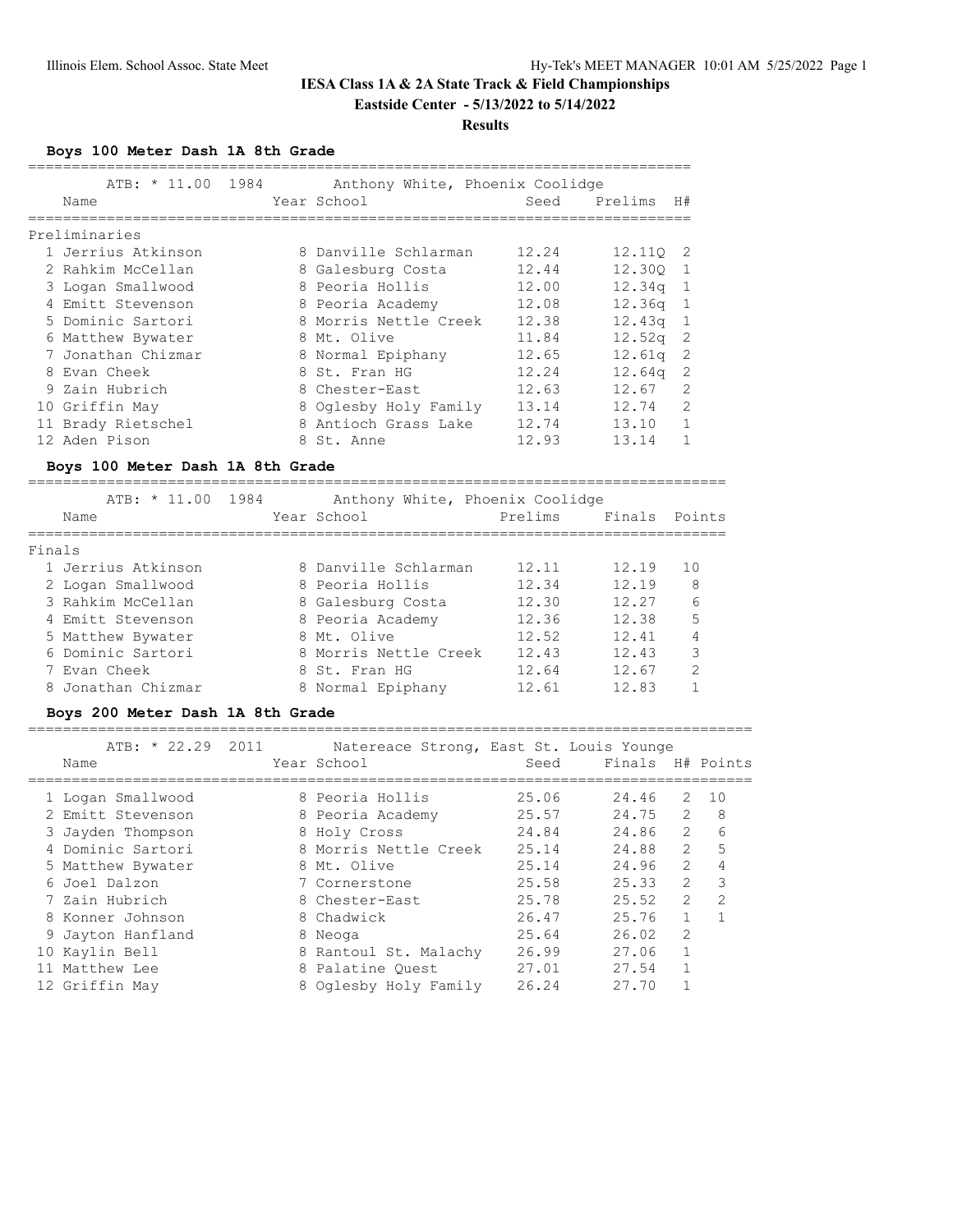## **IESA Class 1A & 2A State Track & Field Championships Eastside Center - 5/13/2022 to 5/14/2022**

## **Results**

**Boys 400 Meter Dash 1A 8th Grade**

| $ATB: * 50.89$     | 2010 | Marlon Brady, Cahokia Wirth |         |         |                |               |
|--------------------|------|-----------------------------|---------|---------|----------------|---------------|
| Name               |      | Year School                 | Seed    | Finals  |                | H# Points     |
| 1 Jerrius Atkinson |      | 8 Danville Schlarman        | 54.24   | 53.64   | $\mathcal{P}$  | 1 O           |
| 2 Emitt Stevenson  |      | 8 Peoria Academy            | 57.90   | 55.11   | $\mathcal{L}$  | 8             |
| 3 Wyatt Brown      |      | 8 Roanoke-Benson            | 58.69   | 56.32   | $\mathcal{L}$  | 6             |
| 4 Maddux Heitzler  |      | 8 Annawan                   | 59.69   | 56.39   | 2              | 5             |
| 5 Tyler Linta      |      | 8 Harvest Chri              | 58.35   | 57.43   | $\mathcal{L}$  |               |
| 6 Hunter Black     |      | 8 Rossville-Alvin           | 1:00.96 | 57.64   |                | 3             |
| 7 Zain Hubrich     |      | 8 Chester-East              | 58.85   | 58.09   | $\mathcal{L}$  | $\mathcal{D}$ |
| 8 Trajan Raffety   |      | 8 Oglesby Holy Family       | 1:01.34 | 59.43   |                |               |
| 9 Reid Peterson    |      | 8 Palatine Ouest            | 1:00.22 | 1:00.50 | $\overline{2}$ |               |
| 10 Alek Brackett   |      | 8 Our Saviour               | 1:02.94 | 1:00.68 |                |               |

#### **Boys 800 Meter Run 1A 8th Grade**

================================================================================

|    | ATB: $\star$ 1:59.55 2018<br>Name | Andrew Brooks, Green Oaks Oak Grove<br>Year School | Seed    | Finals  | Points         |
|----|-----------------------------------|----------------------------------------------------|---------|---------|----------------|
|    | 1 Issac Vazquez                   | 8 Earlville                                        | 2:22.14 | 2:14.35 | 10             |
|    | 2 Julius Ramos                    | 8 Sacred Heart                                     | 2:23.04 | 2:15.14 | 8              |
|    | 3 Jaxon Dorsey                    | 8 Griggsville-Perry                                | 2:32.24 | 2:17.19 | 6              |
|    | 4 Justin Massillo                 | 8 Harvest Chri                                     | 2:24.08 | 2:17.41 | 5              |
|    | 5 Riley Wold                      | 8 Palatine Quest                                   | 2:27.89 | 2:19.28 | 4              |
|    | 6 Riley Hogan                     | 8 Philo St. Thomas                                 | 2:23.04 | 2:19.82 | 3              |
|    | 7 Coy Hayes                       | 8 Prairieview                                      | 2:28.98 | 2:20.10 | $\mathfrak{D}$ |
|    | 8 James Wallman                   | 8 Springfield Ch                                   | 2:26.11 | 2:23.04 |                |
|    | 9 Daniel Becker                   | 8 Normal Epiphany                                  | 2:25.49 | 2:24.07 |                |
| 10 | Joey Shields                      | 8 Limestone Wa                                     | 2:24.90 | 2:24.50 |                |
|    | Ian Pacheco                       | 8 Galva                                            | 2:35.47 | 2:26.48 |                |

## **Boys 1600 Meter Run 1A 8th Grade**

================================================================================

|  | ATB: * 4:31.75 2004 |                     | Kevin Havel, Prospect Hts. MacArthur |               |                |
|--|---------------------|---------------------|--------------------------------------|---------------|----------------|
|  | Name                | Year School         | Seed                                 | Finals Points |                |
|  |                     |                     |                                      |               |                |
|  | 1 Issac Vazquez     | 8 Earlyille         | 5:17.24                              | 5:00.71       | 10             |
|  | 2 Riley Wold        | 8 Palatine Ouest    | 5:09.40                              | 5:05.61       | 8              |
|  | 3 Julius Ramos      | 8 Sacred Heart      | 5:13.84                              | 5:10.75       | 6              |
|  | 4 Bhoi Ramrattan    | 8 Urbana University | 5:13.84                              | 5:12.59       | 5              |
|  | 5 Aiden Pelehowski  | 8 Tri-Point         | 5:27.74                              | 5:21.75       | 4              |
|  | 6 Kolton Rizzo      | 8 Millbrook         | 5:19.33                              | 5:27.25       | 3              |
|  | 7 Daniel Becker     | 8 Normal Epiphany   | 5:26.15                              | 5:29.71       | $\overline{2}$ |
|  | 8 Conner Heskett    | 8 Bartonville GS    | 5:28.77                              | 5:31.51       |                |
|  | 9 James Wallman     | 8 Springfield Ch    | 5:52.22                              | 5:38.19       |                |
|  | 10 Ian Pacheco      | 8 Galva             | 5:46.77                              | 5:43.20       |                |
|  | Adam Abell          | 8 Our Saviour       | 6:00.64                              | 5:43.43       |                |
|  |                     |                     |                                      |               |                |

## **Boys 110 Meter Hurdles 1A 8th Grade**

|                    |  |  | ATB: * 14.08 2018 |                      | Robert Hill, Cahokia Wirth |       |            |  |
|--------------------|--|--|-------------------|----------------------|----------------------------|-------|------------|--|
| Name               |  |  |                   | Year School          |                            | Seed  | Prelims H# |  |
|                    |  |  |                   |                      |                            |       |            |  |
| Preliminaries      |  |  |                   |                      |                            |       |            |  |
| 1 Jerrius Atkinson |  |  |                   | 8 Danville Schlarman |                            | 15.54 | 15.640 2   |  |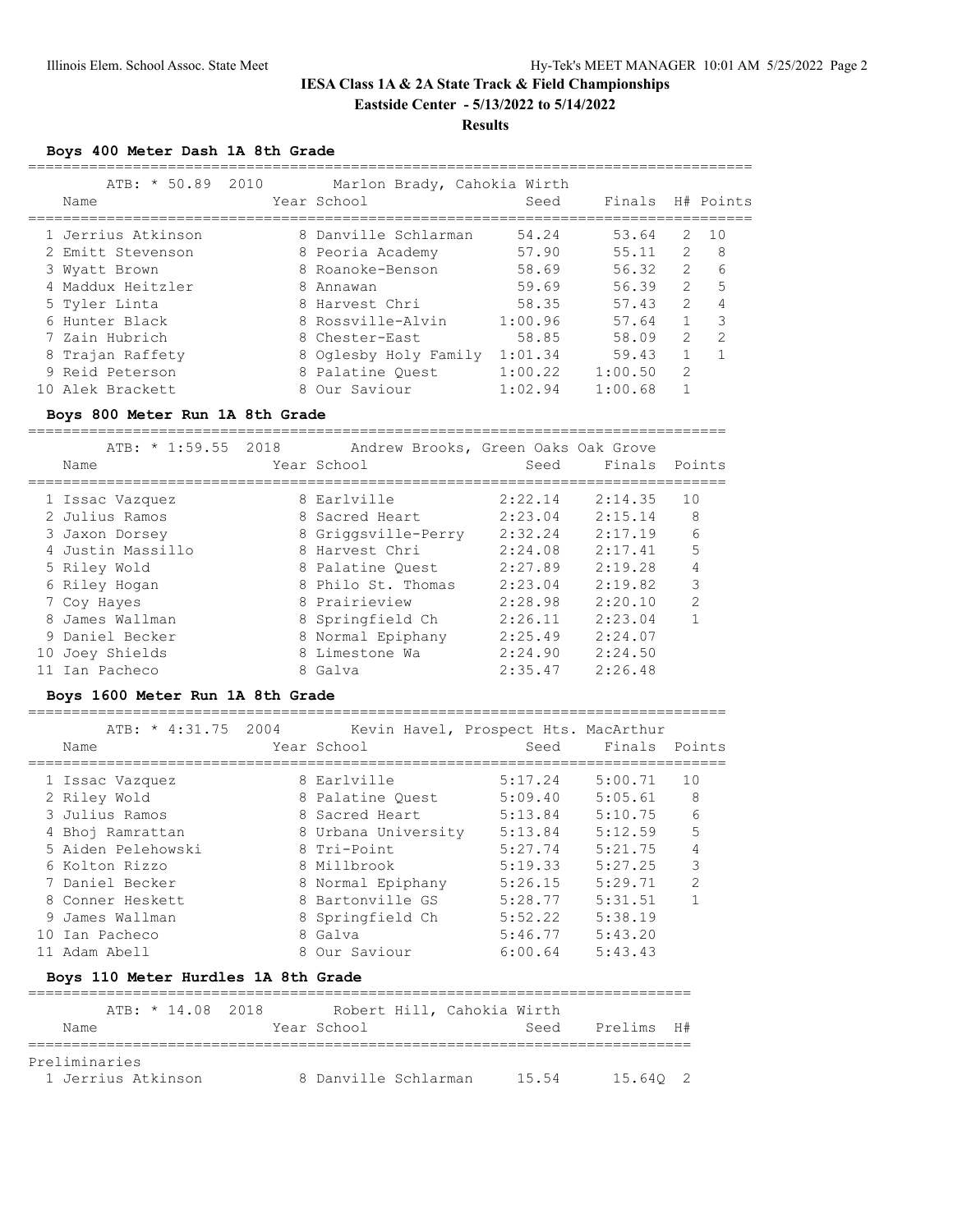# **IESA Class 1A & 2A State Track & Field Championships Eastside Center - 5/13/2022 to 5/14/2022**

**Results**

## **....Boys 110 Meter Hurdles 1A 8th Grade**

| 2 Matthew Bywater  | 8 Mt. Olive           | 16.64 | 16.940 1           |                |
|--------------------|-----------------------|-------|--------------------|----------------|
| 3 Riley Hogan      | 8 Philo St. Thomas    | 17.34 | $17.39q$ 2         |                |
| 4 Evan Klein       | 8 Cornerstone         | 16.44 | $17.72q$ 1         |                |
| 5 Konner Johnson   | 8 Chadwick            | 18.90 | $17.75q$ 1         |                |
| 6 Konnor White     | 8 Cornell             | 17.49 | $17.93q$ 2         |                |
| 7 Joey Shields     | 8 Limestone Wa        | 17.96 | $18.27q$ 2         |                |
| 8 Tristen Castillo | 8 Morris Nettle Creek | 17.54 | 18.37 <sub>q</sub> | $\overline{1}$ |
| 9 Aiden Richards   | 8 Cissna Park         | 18.78 | 19.04              | -2             |
| 10 Yannis Young    | 8 Trinity Cath        | 20.54 | 20.09              | 2              |
| -- Sean Abraham    | 8 Montessori          | 17.83 | DNF                |                |

#### **Boys 110 Meter Hurdles 1A 8th Grade**

================================================================================

|        | ATB: * 14.08 2018  | Robert Hill, Cahokia Wirth |         |               |               |
|--------|--------------------|----------------------------|---------|---------------|---------------|
|        | Name               | Year School                | Prelims | Finals Points |               |
|        |                    |                            |         |               |               |
| Finals |                    |                            |         |               |               |
|        | 1 Jerrius Atkinson | 8 Danville Schlarman       | 15.64   | 16.60         | 10            |
|        | 2 Matthew Bywater  | 8 Mt. Olive                | 16.94   | 16.83         | 8             |
|        | 3 Riley Hogan      | 8 Philo St. Thomas         | 17.39   | 17.37         | 6             |
|        | 4 Evan Klein       | 8 Cornerstone              | 17.72   | 17.70         | 5             |
|        | 5 Konnor White     | 8 Cornell                  | 17.93   | 17.73         | 4             |
|        | 6 Tristen Castillo | 8 Morris Nettle Creek      | 18.37   | 18.00         | 3             |
|        | 7 Konner Johnson   | 8 Chadwick                 | 17.75   | 18.02         | $\mathcal{D}$ |
|        | 8 Joey Shields     | 8 Limestone Wa             | 18.27   | 18.31         |               |

## **Boys 4x100 Meter Relay 1A 8th Grade**

=================================================================================== ATB: \* 45.40 2013 East St. Louis Lincoln

| Dansberry, Bell, Grissom, Nash         |    |                                   |                  |                |                |
|----------------------------------------|----|-----------------------------------|------------------|----------------|----------------|
| School                                 |    | Seed                              | Finals H# Points |                |                |
| 1 Oglesby Holy Family                  |    | 51.54                             | 50.85            | 2              | 10             |
| 1) Gus Burr 8                          |    | 2) Gino Ferrari 8                 |                  |                |                |
| 3) Trajan Raffety 8                    |    | 4) Griffin May 8                  |                  |                |                |
| 2 Bloomington Cornerstone              |    | 51.75                             | 51.10            | $\overline{2}$ | 8              |
| 1) Ben Thoma 7                         |    | 2) Tyler Lopez 8                  |                  |                |                |
| 3) Evan Klein 8                        | 4) | Joel Dalzon 7                     |                  |                |                |
| 3 Jacksonville Our Saviour             |    | 53.54                             | 51.62            | $\overline{2}$ | 6              |
| 1) Dalton Brown 8                      |    | 2) Talan Harney 8                 |                  |                |                |
| 3) Alek Brackett 8                     | 4) | Bryson Mossman 8                  |                  |                |                |
| 4 Antioch Grass Lake                   |    | 54.49                             | 51.81            | $\mathbf{1}$   | 5              |
| 1) Brady Rietschel 8                   |    | 2) Brody Clendenin 8              |                  |                |                |
| 3) Jonah Bautista 8                    |    | 4) Logan Lennon 6                 |                  |                |                |
| 5 Kewanee Wethersfield                 |    | 52.93                             | 51.84            | $\overline{2}$ | 4              |
| 1) Carson Jermenc 8                    |    | 2) Keegan Jacobson 8              |                  |                |                |
| 3) German Garcia 8                     | 4) | Devon Horrie 8                    |                  |                |                |
| 6 Peoria Hollis                        |    | 52.70                             | 52.04            | 2              | 3              |
| 1) Dylan Carson 8                      |    | 2) Rylan Tate 8                   |                  |                |                |
| 3) Kooper Smith 7                      | 4) | Logan Smallwood 8                 |                  |                |                |
| 7 Homer Heritage                       |    | 52.94<br>2) Eli Denmark-Collins 8 | 52.80            | $\overline{2}$ | $\mathfrak{D}$ |
| 1) Clark Roland 7<br>3) Kale McComas 7 | 4) | Destin Nickle 8                   |                  |                |                |
| 8 Potomac                              |    | 54.42                             | 53.99            | $\mathbf{1}$   | $\mathbf{1}$   |
| 1) Rhys Showalter 7                    |    | 2) Gage Foster 7                  |                  |                |                |
|                                        |    |                                   |                  |                |                |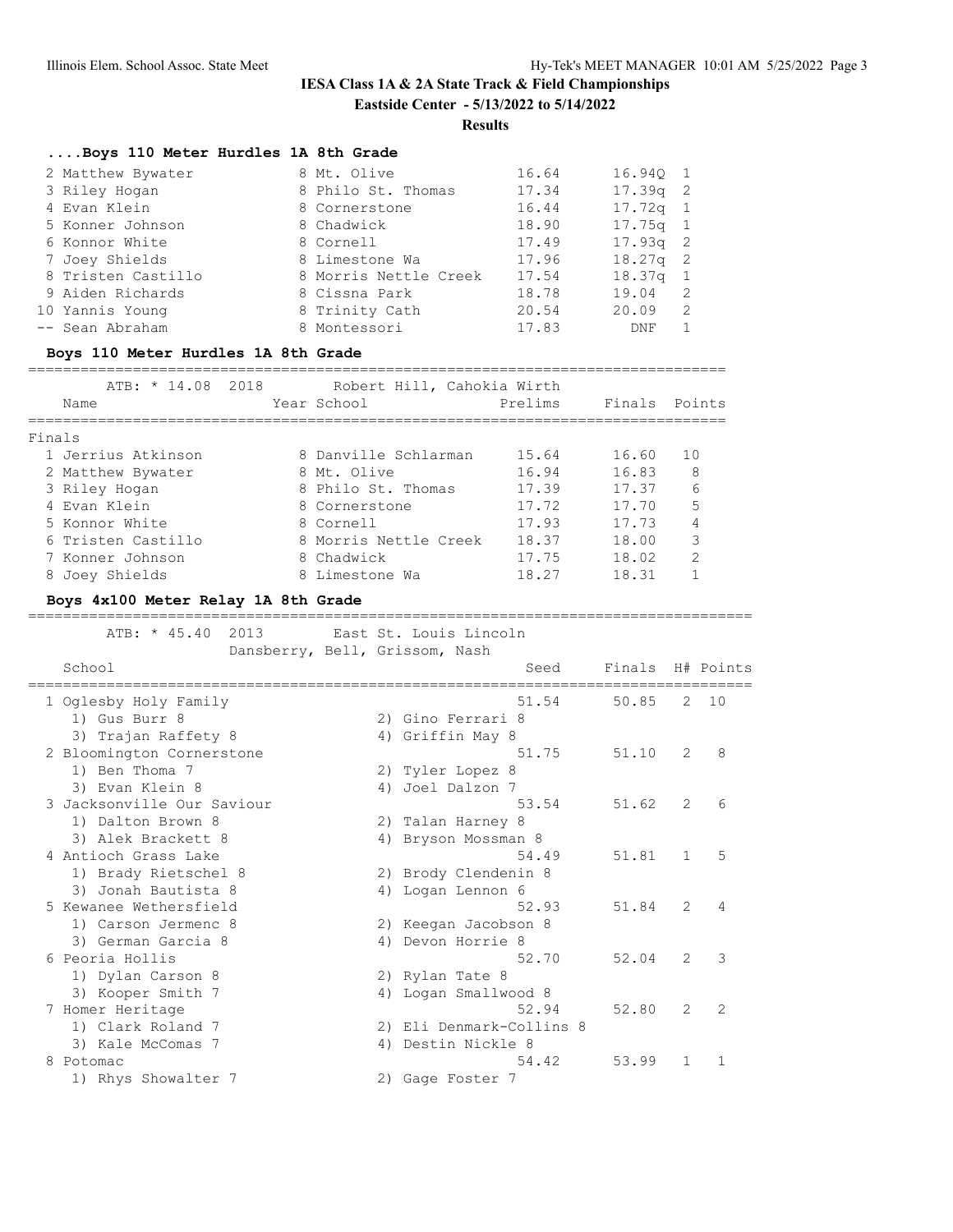# **IESA Class 1A & 2A State Track & Field Championships**

# **Eastside Center - 5/13/2022 to 5/14/2022**

## **Results**

## **....Boys 4x100 Meter Relay 1A 8th Grade**

| 3) Caden Fitzsimmons 8 | 4) Nate Burd 8             |
|------------------------|----------------------------|
| 9 Morris Nettle Creek  | 51.70<br>54.15 2           |
| 1) Kazden Klinker 8    | 2) Tristen Castillo 8      |
| 3) Ouaid Phillips 7    | 4) Dominic Sartori 8       |
| 10 Pekin Rankin        | 56.43<br>57.46<br>$\sim$ 1 |
| 1) Jaxon Youngren 7    | 2) Brady Neal 6            |
| 3) Kaiden Donath 8     | 4) Gavin Kingsley 8        |

#### **Boys 4x200 Meter Relay 1A 8th Grade**

===================================================================================

| 2010<br>ATB: $* 1:34.61$           | Cahokia Wirth                            |                  |                |              |
|------------------------------------|------------------------------------------|------------------|----------------|--------------|
| School                             | Brady, Hickman, Monigan, Gardner<br>Seed | Finals H# Points |                |              |
| 1 Galesburg Costa                  | 1:49.43                                  | 1:42.31          | $\mathbf{2}$   | 10           |
| 1) Praise Nwaqbo 8                 | 2) Leslie Kelley 8                       |                  |                |              |
| 3) Demetrius Watson 8              | 4) Rahkim McCellan 8                     |                  |                |              |
| 2 Normal Epiphany                  | 1:46.51                                  | 1:43.21          | $\overline{2}$ | 8            |
| 1) Jonathan Chizmar 8              | 2) Patrick Henehan 8                     |                  |                |              |
| 3) Joseph Coletta 8                | 4) Josh Rariden 8                        |                  |                |              |
| 3 LaSalle Trinity Catholic         | 1:49.34                                  | 1:46.71          | $\overline{2}$ | 6            |
| 1) Sean Brayton 7                  | 2) Jose De La Torre 8                    |                  |                |              |
| 3) A.J. Hermes 8                   | 4) Yannis Young 8                        |                  |                |              |
| 4 Danville Schlarman               | 1:50.74                                  | 1:47.22          | 2              | 5            |
| 1) Charles Medlin 8                | 2) Lincoln Cravens 8                     |                  |                |              |
| 3) Doyle Carter 8                  | 4) Amir Beasley 6                        |                  |                |              |
| 5 Peoria Limestone Walters         | 1:52.21                                  | 1:48.36          | 2              | 4            |
| 1) Cayden Follis 8                 | 2) Joey Shields 8                        |                  |                |              |
| 3) Ben Subbert 8                   | 4) Kaleb Powell 8                        |                  |                |              |
| 6 Springfield Christian            | 1:52.11                                  | 1:51.91          | $\overline{2}$ | 3            |
| 1) Bryce Roman 8                   | 2) Derrick Morris 8                      |                  |                |              |
| 3) Zachary Watson 8                | 4) Charlie Kneller 8                     |                  |                |              |
| 7 Cissna Park                      | 1:57.00                                  | 1:52.07          | $\mathbf{1}$   | 2            |
| 1) Aiden Richards 8                | 2) Axel Neukomm 5                        |                  |                |              |
| 3) Jream Renteria 8                | 4) Skyler Estay 7                        |                  |                |              |
| 8 Palatine Quest                   | 1:58.09                                  | 1:52.28          | $\mathbf{1}$   | $\mathbf{1}$ |
| 1) Jacob Plotnick 8                | 2) Reid Peterson 8                       |                  |                |              |
| 3) Julian Jandris 8<br>9 Mt. Olive | 4) Matthew Lee 8<br>1:58.84              |                  |                |              |
|                                    |                                          | 1:53.80          | 1              |              |
| 1) Robert McCoy 7                  | 2) Kolson Bruhn 8                        |                  |                |              |
| 3) Landon Tooley 8<br>10 Millbrook | 4) Aiden Burdell 8<br>1:54.02            |                  | 2              |              |
|                                    |                                          | 1:59.66          |                |              |
| 1) Zeke Stewart 7                  | 2) Noah Baker 8<br>4) Aiden Hermann 8    |                  |                |              |
| 3) Liam Stewart 8                  |                                          |                  |                |              |

#### **Boys 4x400 Meter Relay 1A 8th Grade**

## =================================================================================== ATB: \* 3:32.59 2012 Cahokia Wirth Ward, Hardaway, McGee, Lyons School School School Seed Finals H# Points =================================================================================== 1 Galesburg Costa 4:09.86 3:57.00 2 10 1) Praise Nwagbo 8 2) Leslie Kelley 8 3) Demetrius Watson 8 (4) Rahkim McCellan 8 2 Normal Epiphany 4:09.39 4:02.67 2 8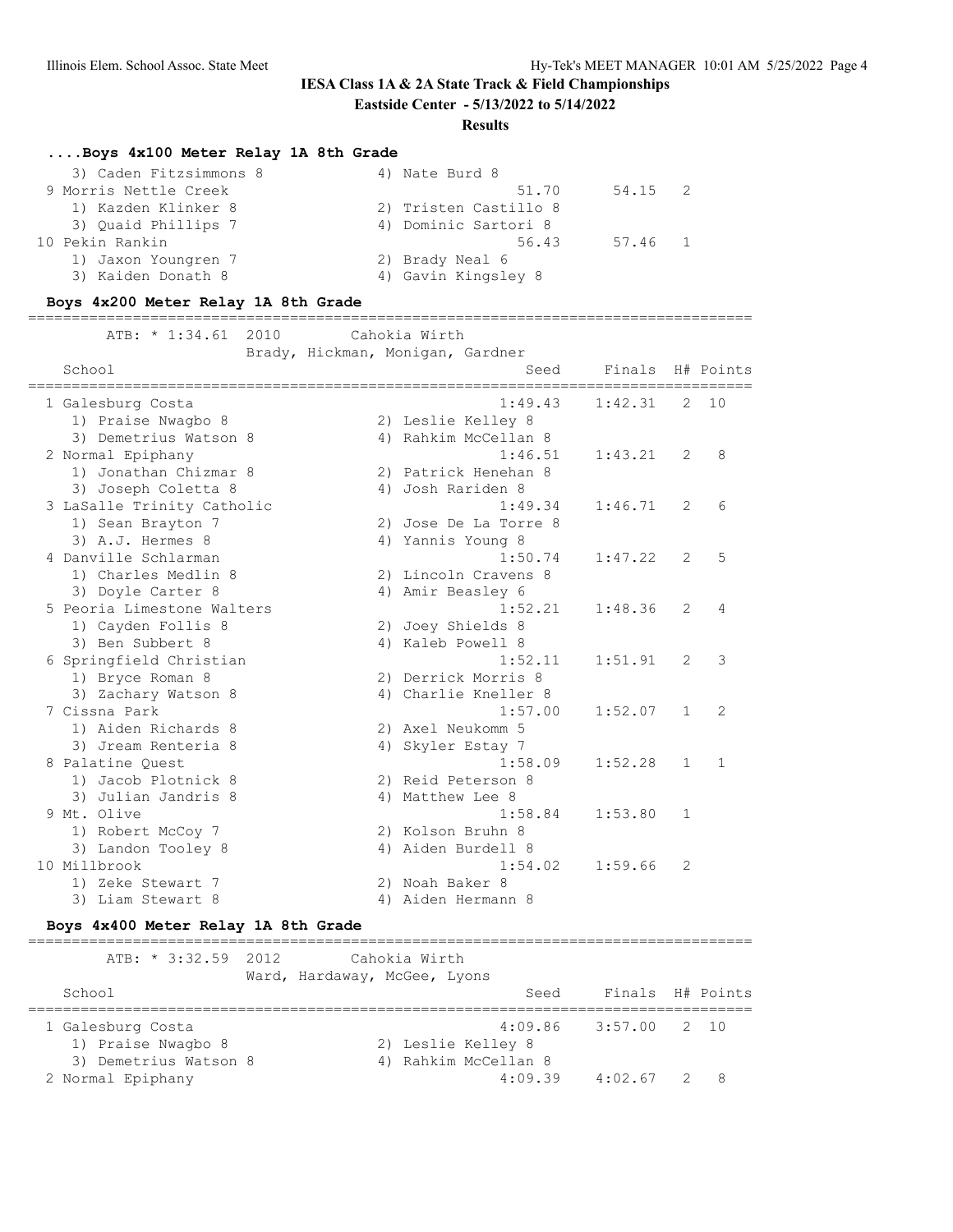## **IESA Class 1A & 2A State Track & Field Championships**

## **Eastside Center - 5/13/2022 to 5/14/2022**

## **Results**

## **....Boys 4x400 Meter Relay 1A 8th Grade**

| 1) Patrick Henehan 8       | 2) | Jonathan Chizmar 8      |         |                |                |
|----------------------------|----|-------------------------|---------|----------------|----------------|
| 3) Daniel Becker 8         |    | 4) Josh Rariden 8       |         |                |                |
| 3 Urbana University        |    | 4:15.94                 | 4:06.19 | 2              | 6              |
| 1) Aldo Zepeda Flores 8    |    | 2) Robert Tu 8          |         |                |                |
| 3) Connor Guarnieri 8      |    | 4) Tucker Gergen 8      |         |                |                |
| 4 Elgin Harvest Christian  |    | 4:19.61                 | 4:06.61 | 2              | 5              |
| 1) Tyler Linta 8           |    | 2) Justin Massillo 8    |         |                |                |
| 3) Caleb Gonzalez 8        |    | 4) Matthew McLoughlin 8 |         |                |                |
| 5 Jacksonville Our Saviour |    | 4:28.14                 | 4:08.90 | 2              | $\overline{4}$ |
| 1) Dalton Brown 8          |    | 2) Alek Brackett 8      |         |                |                |
| 3) Owen Geirnaeirt 8       |    | 4) Bryson Mossman 8     |         |                |                |
| 6 Spring Bay Riverview     |    | 4:29.99                 | 4:16.38 | $\mathbf{1}$   | 3              |
| 1) Tommy Casey 8           |    | 2) Alex Schmitt 8       |         |                |                |
| 3) Ethan Stone 7           |    | 4) Henry Behringer 8    |         |                |                |
| 7 Piper City Tri-Point     |    | 4:24.05                 | 4:17.49 | $\overline{2}$ | 2              |
| 1) Miguel Amador 6         |    | 2) Allen Lucero 7       |         |                |                |
| 3) Aiden Pelehowski 8      |    | 4) Glen Richie 8        |         |                |                |
| 8 Springfield Christian    |    | 4:21.87                 | 4:20.24 | $\overline{2}$ | $\mathbf{1}$   |
| 1) Bryce Roman 8           |    | 2) James Wallman 8      |         |                |                |
| 3) Zachary Watson 8        |    | 4) Charlie Kneller 8    |         |                |                |
| 9 Palatine Quest           |    | 4:31.23                 | 4:20.86 | $\mathbf{1}$   |                |
| 1) Gael Diaz 8             |    | 2) Jacob Plotnick 8     |         |                |                |
| 3) Riley Wold 8            |    | 4) Reid Peterson 8      |         |                |                |
| 10 Oglesby Holy Family     |    | 4:36.84                 | 4:33.13 | 1              |                |
| 1) Braylin Bond 8          |    | 2) Carson Riva 8        |         |                |                |
| 3) Emerson Vasquez 8       |    | 4) Wyatt Kilday 8       |         |                |                |

## **Boys High Jump 1A 8th Grade**

#### ================================================================================ Marcus Mason, Springfield Jeffer

| ATB: ^ 0-UD.ZD ZUU8 | Marcus Mason, springfield Jefferson |             |               |               |
|---------------------|-------------------------------------|-------------|---------------|---------------|
| Name                | Year School                         | Seed        | Finals Points |               |
|                     |                                     |             |               |               |
| 1 Riley Stevens     | 8 Ransom                            | $5 - 03.00$ | $5 - 07.00$   | 10            |
| 2 Kaleb Powell      | 8 Limestone Wa                      | $5 - 07.00$ | $5 - 06.00$   | 8             |
| 3 Davin Worman      | 8 Sigel St. Michael's               | $5 - 02.00$ | $5 - 02.00$   | 6             |
| 4 Evan Schumacher   | 8 Lowpoint-Washburn                 | $5 - 02.00$ | $5 - 00.00$   | 4             |
| 4 Preston Wallace   | 8 Grant Park                        | $5 - 02.00$ | $5 - 00.00$   | 4             |
| 4 Evan Cheek        | 8 St. Fran HG                       | $4 - 10.00$ | $5 - 00.00$   | 4             |
| 7 Parker Davis      | 8 Hampton                           | $5 - 02.00$ | $5 - 00.00$   | $\mathcal{P}$ |
| -- Braylin Bond     | 8 Oglesby Holy Family               | $4 - 08.00$ | NΗ            |               |
|                     |                                     |             |               |               |

#### **Boys Pole Vault 1A 8th Grade**

|               |  | ATB: * 14-06 2012 |  |                    |  | Adam Coulon, Downs Tri-Valley |               |  |
|---------------|--|-------------------|--|--------------------|--|-------------------------------|---------------|--|
| Name          |  |                   |  | Year School        |  | Seed                          | Finals Points |  |
| 1 Riley Hoqan |  |                   |  | 8 Philo St. Thomas |  | 8-06.00 10-00.00 10           |               |  |

## **Boys Long Jump 1A 8th Grade**

#### ================================================================================ ATB: \* 21-10 2019 Kaden Feagin, Arthur

| ATB: * 21-10 2019<br>Name | Kaden Feagin, Arthur<br>Year School | Seed | Finals Points |    |
|---------------------------|-------------------------------------|------|---------------|----|
| 1 Dominic Sartori         | 8 Morris Nettle Creek 19-06.00      |      | 18-11.00      | 10 |
| 2 Jerrius Atkinson        | 8 Danville Schlarman 18-05.00       |      | $18 - 02.75$  | -8 |